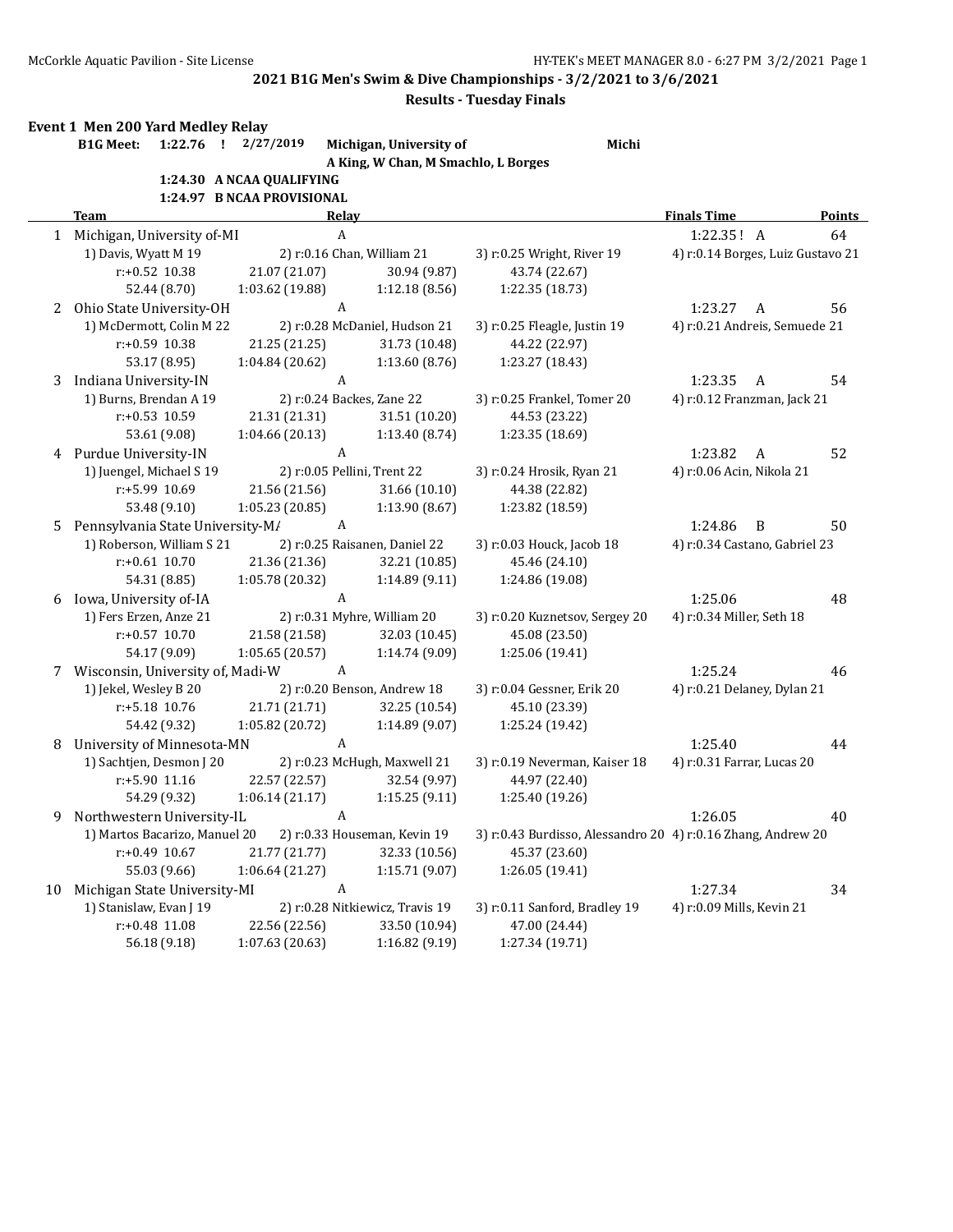**2021 B1G Men's Swim & Dive Championships - 3/2/2021 to 3/6/2021**

**Results**

## **Event 2 Men 800 Yard Freestyle Relay**

| <b>Team</b>                                           |                 | <b>Relay</b>                    | <b>Seed Time</b>                | <b>Finals Time</b>           | <b>Points</b>                    |
|-------------------------------------------------------|-----------------|---------------------------------|---------------------------------|------------------------------|----------------------------------|
| 1 Michigan, University of-MI<br>A                     |                 | 6:25.94                         | 6:13.00                         | 64                           |                                  |
| 1) Callan, Kevin P 21<br>2) r:0.06 Mitchell, Jacob 19 |                 | 3) r:+0.17 Berlitz, Daniel 19   | 4) Davis, Wyatt M 19            |                              |                                  |
| r:+0.72 21.41                                         | 44.60 (44.60)   | 1:08.29 (1:08.29)               | 1:32.67 (1:32.67)               |                              |                                  |
| 1:53.48 (20.81)                                       | 2:17.01 (44.34) | 2:41.41 (1:08.74)               | 3:05.62 (1:32.95)               |                              |                                  |
| 3:26.75 (21.13)                                       | 3:50.30 (44.68) | 4:14.72 (1:09.10)               | 4:39.33 (1:33.71)               |                              |                                  |
| 5:00.61 (21.28)                                       | 5:24.39 (45.06) | 5:48.61 (1:09.28)               | 6:13.00 (1:33.67)               |                              |                                  |
| 2 Ohio State University-OH                            |                 | A                               | 6:35.94                         | 6:14.51                      | 56                               |
| 1) Delakis, Paul J 22                                 |                 | 2) r:+0.22 Armstrong, Joseph 20 | 3) r:+0.32 Satterfield, John 18 | 4) r:0.34 Watkins, Thomas 20 |                                  |
| r:+0.70 21.78                                         | 44.88 (44.88)   | 1:08.36 (1:08.36)               | 1:31.90 (1:31.90)               |                              |                                  |
| 1:53.68 (21.78)                                       | 2:17.58 (45.68) | 2:40.79 (1:08.89)               | 3:04.56 (1:32.66)               |                              |                                  |
| 3:26.04 (21.48)                                       | 3:49.86 (45.30) | 4:14.07 (1:09.51)               | 4:39.21 (1:34.65)               |                              |                                  |
| 5:01.16(21.95)                                        | 5:25.30 (46.09) | 5:49.99 (1:10.78)               | 6:14.51 (1:35.30)               |                              |                                  |
| 3 Indiana University-IN                               |                 | A                               | 6:34.98                         | 6:16.12                      | 54                               |
| 1) Frankel, Tomer 20                                  |                 | 2) r:0.17 Burns, Brendan 19     | 3) r:0.30 Destrampe, Jacob 20   | 4) r:0.32 Mathias, Van 20    |                                  |
| $r: +0.65$ 21.63                                      | 45.23 (45.23)   | 1:08.97 (1:08.97)               | 1:33.17 (1:33.17)               |                              |                                  |
| 1:54.75 (21.58)                                       | 2:18.15 (44.98) | 2:42.29 (1:09.12)               | 3:06.71 (1:33.54)               |                              |                                  |
| 3:28.31 (21.60)                                       | 3:52.61 (45.90) | 4:17.65 (1:10.94)               | 4:43.01 (1:36.30)               |                              |                                  |
| 5:03.79 (20.78)                                       | 5:27.75 (44.74) | 5:52.04 (1:09.03)               | 6:16.12 (1:33.11)               |                              |                                  |
| 4 Wisconsin, University of, Madi-W                    |                 | A                               | 6:36.28                         | 6:20.24                      | 52                               |
| 1) Newmark, Jacob Q 18                                |                 | 2) r:0.42 Benson, Andrew 18     | 3) r:0.37 Dannhauser, Joshua 23 | 4) r:0.20 Aman, Caleb 20     |                                  |
| r:+0.72 21.96                                         | 45.63 (45.63)   | 1:09.42 (1:09.42)               | 1:34.33 (1:34.33)               |                              |                                  |
| 1:56.16 (21.83)                                       | 2:20.21 (45.88) | 2:44.82 (1:10.49)               | 3:10.12 (1:35.79)               |                              |                                  |
| 3:31.96 (21.84)                                       | 3:55.96 (45.84) | 4:20.42 (1:10.30)               | 4:45.06 (1:34.94)               |                              |                                  |
| 5:07.08 (22.02)                                       | 5:31.29 (46.23) | 5:55.89 (1:10.83)               | 6:20.24 (1:35.18)               |                              |                                  |
| 5 Northwestern University-IL                          |                 | A                               | 6:30.42                         | 6:20.58                      | 50                               |
| 1) Bobar, Aleksa 21                                   |                 | 2) r:0.23 Lamastra, Connor 22   | 3) r:0.29 Forbes, Benjamin 19   | 4) r:0.37 Gately, Liam 22    |                                  |
| $r: +0.73$ 21.83                                      | 45.80 (45.80)   | 1:10.68 (1:10.68)               | 1:35.89 (1:35.89)               |                              |                                  |
| 1:57.15 (21.26)                                       | 2:20.98 (45.09) | 2:45.61 (1:09.72)               | 3:10.38 (1:34.49)               |                              |                                  |
| 3:31.90 (21.52)                                       | 3:56.03(45.65)  | 4:20.57 (1:10.19)               | 4:45.62 (1:35.24)               |                              |                                  |
| 5:07.40 (21.78)                                       | 5:31.16 (45.54) | 5:55.76 (1:10.14)               | 6:20.58 (1:34.96)               |                              |                                  |
| 6 Iowa, University of-IA                              |                 | A                               | 6:34.16                         | 6:22.56                      | 48                               |
| 1) Arndt, Mateusz 22                                  |                 | 2) r:0.35 Fierke, Andrew 20     | 3) r:0.32 Holt, Evan 19         |                              | 4) r:-0.59 Tarasenko, Aleksey 21 |
| r:+0.68 21.82                                         | 46.05 (46.05)   | 1:10.53 (1:10.53)               | 1:35.09 (1:35.09)               |                              |                                  |
| 1:57.60 (22.51)                                       | 2:22.17 (47.08) | 2:46.77 (1:11.68)               | 3:11.16 (1:36.07)               |                              |                                  |
| 3:33.27 (22.11)                                       | 3:57.91 (46.75) | 4:22.33 (1:11.17)               | 4:46.46 (1:35.30)               |                              |                                  |
| 5:08.60 (22.14)                                       | 5:32.90 (46.44) | 5:57.36 (1:10.90)               | 6:22.56 (1:36.10)               |                              |                                  |
| 7 Purdue University-IN                                |                 | A                               | 6:32.94                         | 6:24.63                      | 46                               |
| 1) Sherman, Nicholas S 20                             |                 | 2) r:0.16 Hakan, Batuhan 22     | 3) r:0.45 Wenker, Jude 19       | 4) r:0.32 Alders, Andrew 19  |                                  |
| r:+0.66 21.72                                         | 45.40 (45.40)   | 1:09.25 (1:09.25)               | 1:33.81 (1:33.81)               |                              |                                  |
| 1:55.65 (21.84)                                       | 2:19.89 (46.08) | 2:45.06 (1:11.25)               | 3:09.74 (1:35.93)               |                              |                                  |
| 3:31.66 (21.92)                                       | 3:56.13 (46.39) | 4:21.34 (1:11.60)               | 4:47.20 (1:37.46)               |                              |                                  |
| 5:09.50 (22.30)                                       | 5:34.13 (46.93) | 5:59.42 (1:12.22)               | 6:24.63 (1:37.43)               |                              |                                  |
| 8 University of Minnesota-MN                          |                 | A                               | 6:43.59                         | 6:24.74                      | 44                               |
| 1) Kelley, Cameron R 22                               |                 | 2) r:0.35 Donker, Tom 22        | 3) r:0.28 Freeman, James 19     | 4) r:0.30 Grimes, Sawyer 19  |                                  |
| $r: +0.68$ 22.63                                      | 46.86 (46.86)   | 1:11.60 (1:11.60)               | 1:36.55 (1:36.55)               |                              |                                  |
| 1:58.16 (21.61)                                       | 2:22.34 (45.79) | 2:47.21 (1:10.66)               | 3:13.16 (1:36.61)               |                              |                                  |
| 3:35.01 (21.85)                                       | 3:59.24 (46.08) | 4:24.22 (1:11.06)               | 4:49.53 (1:36.37)               |                              |                                  |
| 5:10.79 (21.26)                                       | 5:34.57 (45.04) | 5:59.44 (1:09.91)               | 6:24.74 (1:35.21)               |                              |                                  |
| 9 Pennsylvania State University-M/                    |                 | A                               | 6:41.49                         | 6:25.43                      | 40                               |
| 1) Daly, Michael C 20                                 |                 | 2) r:0.15 Harlow, Hayden 21     | 3) r:0.39 Byrne, Lachlan 19     | 4) r:0.24 Lulek, William 22  |                                  |
| r:+0.82 21.88                                         | 45.66 (45.66)   | 1:09.99 (1:09.99)               | 1:34.39 (1:34.39)               |                              |                                  |
| 1:56.64 (22.25)                                       | 2:21.34 (46.95) | 2:46.54 (1:12.15)               | 3:11.89 (1:37.50)               |                              |                                  |
| 3:33.82 (21.93)                                       | 3:58.43 (46.54) | 4:23.65 (1:11.76)               | 4:48.71 (1:36.82)               |                              |                                  |
| 5:10.85 (22.14)                                       | 5:35.27 (46.56) | 6:00.37 (1:11.66)               | 6:25.43 (1:36.72)               |                              |                                  |